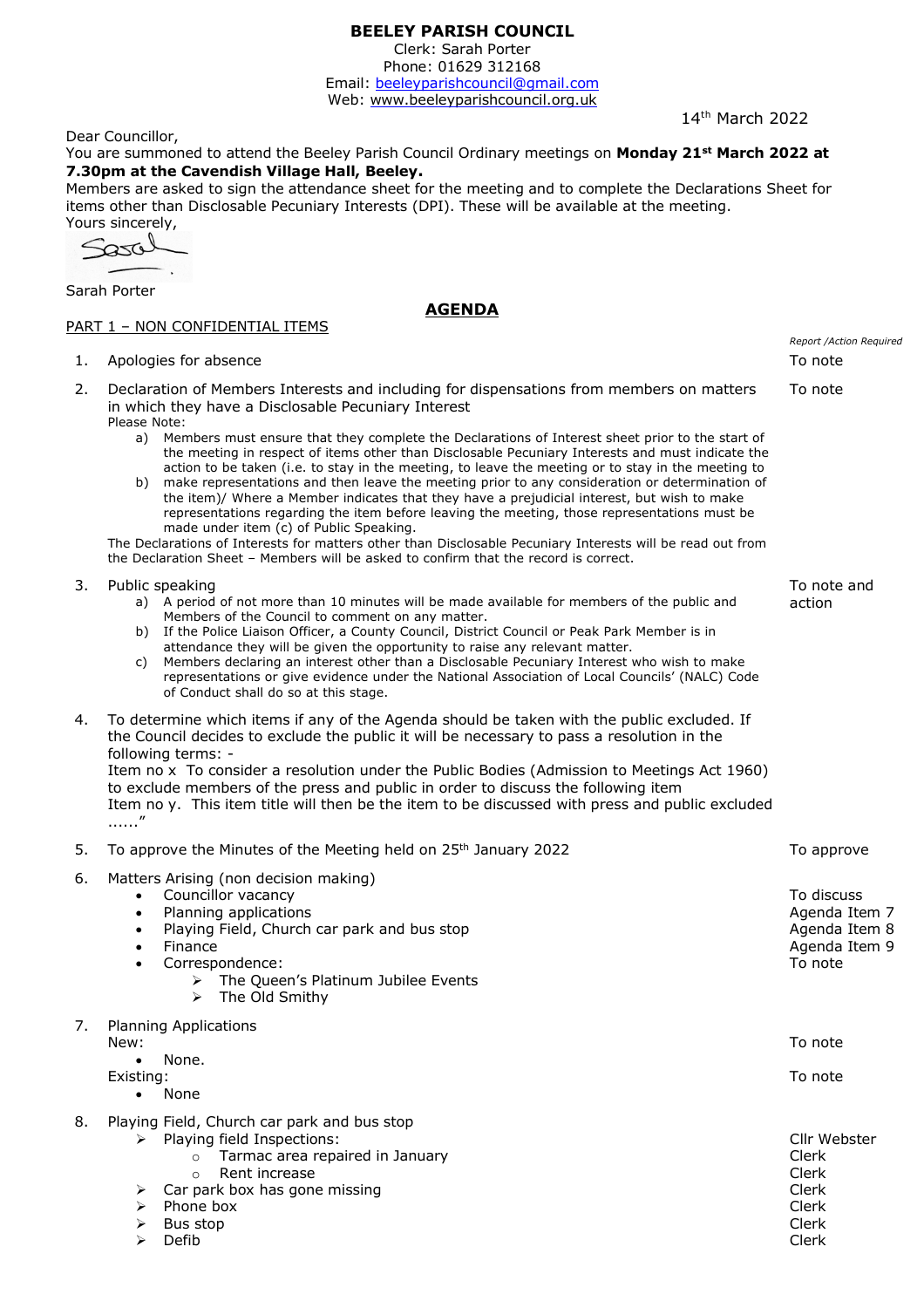| Finance and Audit<br>Accounts to 12 <sup>th</sup> March 2022 - Appendix A<br>S137 requests - None<br>$\bullet$<br>Clerk pay award from $1^{st}$ April 2021 - From £12.48 to £12.70 per hour(£26.40 for the<br>$\bullet$<br>year) on spinal point 16. Up to spinal point 17 (£12.95 per hour and top of the scale)                                                                                                                                                                                                                                                                                                                                                                | To note<br>To note<br>To approve                                                                                |
|----------------------------------------------------------------------------------------------------------------------------------------------------------------------------------------------------------------------------------------------------------------------------------------------------------------------------------------------------------------------------------------------------------------------------------------------------------------------------------------------------------------------------------------------------------------------------------------------------------------------------------------------------------------------------------|-----------------------------------------------------------------------------------------------------------------|
| New expenditure to approve:<br>$\bullet$<br>$\triangleright$ Cheque 22291 - Clerk Pay and Expenses and back dated pay award- £276<br>Example 22292 - Website hosting - £144<br>Example 22293 - DALC - £71.09<br>Expenditure to note - None<br>$\bullet$<br>New income to note:<br>$\bullet$<br>> Car Park box - £45.20 (banked £153)<br>$\triangleright$ Interest - £0.06<br>$\triangleright$ Reimbursable expenses - £285                                                                                                                                                                                                                                                       | To approve<br>To note<br>To note                                                                                |
| 10. Correspondence:<br>Chesterfield Road Closure<br>$\bullet$<br>Pre-Submission Consultation of Brampton Parish Neighbourhood Plan locations<br>$\bullet$<br>Consultation on off-roading in protected landscapes<br>$\bullet$<br>Share Your Views on Crime and Community Safety - Promoted around the village<br>$\bullet$<br>Police and Crime Commissioner Invites Public Questions on Road Safety - Promoted<br>$\bullet$<br>around the village<br>DALC Spring Seminar - 5 <sup>th</sup> April<br>$\bullet$<br>Parishes Day $-1$ <sup>st</sup> October<br>$\bullet$<br>Pink Ribbon Walk 2022 - 4 <sup>th</sup> June<br>$\bullet$<br>The Old Smithy (confidential)<br>$\bullet$ | To discuss<br>To discuss<br>To discuss<br>To note<br>To note<br>To attend<br>To attend<br>To note<br>To discuss |
| 11. Feedback from Meetings and Training -<br>Rural Crime Event - 15 <sup>th</sup> February at Baslow Village Hall<br>Derbyshire Dales District Council Area Community Forums - February<br>$\bullet$<br>Chatsworth Liaison meeting<br>$\bullet$                                                                                                                                                                                                                                                                                                                                                                                                                                  | Clerk<br>Cllr Webster<br>Clerk                                                                                  |
| 12. For information<br>Kerb stones by the pub repaired<br>$\bullet$<br>Chatsworth large scale events information circulated<br>$\bullet$                                                                                                                                                                                                                                                                                                                                                                                                                                                                                                                                         | To note                                                                                                         |
| 13. DALC (all circulated by email):<br><b>December Newsletters</b><br>$\bullet$<br>January Newsletter<br>$\bullet$<br>February Newsletter<br>$\bullet$<br>March Newsletter<br>$\bullet$                                                                                                                                                                                                                                                                                                                                                                                                                                                                                          | To note                                                                                                         |
| 14. Reading (circulated by email):<br>Santander Statement (paper)<br>20s plenty campaign<br>$\bullet$<br>Parish Council Planning Bulletin and News<br>$\bullet$<br>Rowsley Parish Council Agenda Papers<br>Neighbourhood Watch newsletters<br>Rural Matters Newsletter<br><b>Weekly Rural News Digest</b><br>$\bullet$<br>Rural Opportunities Bulletins, Newsletter and Press releases - Rural Services Network<br>٠<br>Peak Park Authority Press Releases<br>Derbyshire Dales District Council Press Releases<br>٠<br>Police Alerts and newsletters<br>$\bullet$<br>DATES OF FUTURE MEETINGS - All meetings held at 7.30pm in the Village Hall - MEMBERS OF THE PUBLIC ARE      | All to be read                                                                                                  |
|                                                                                                                                                                                                                                                                                                                                                                                                                                                                                                                                                                                                                                                                                  | from 1st April 2022?                                                                                            |

- WELCOME TO ATTEND:
	- 16<sup>th</sup> May 2022 including the Parish Meeting
	- 18th July 2022
	- 19<sup>th</sup> September 2022
	- $\bullet$  21st November 2022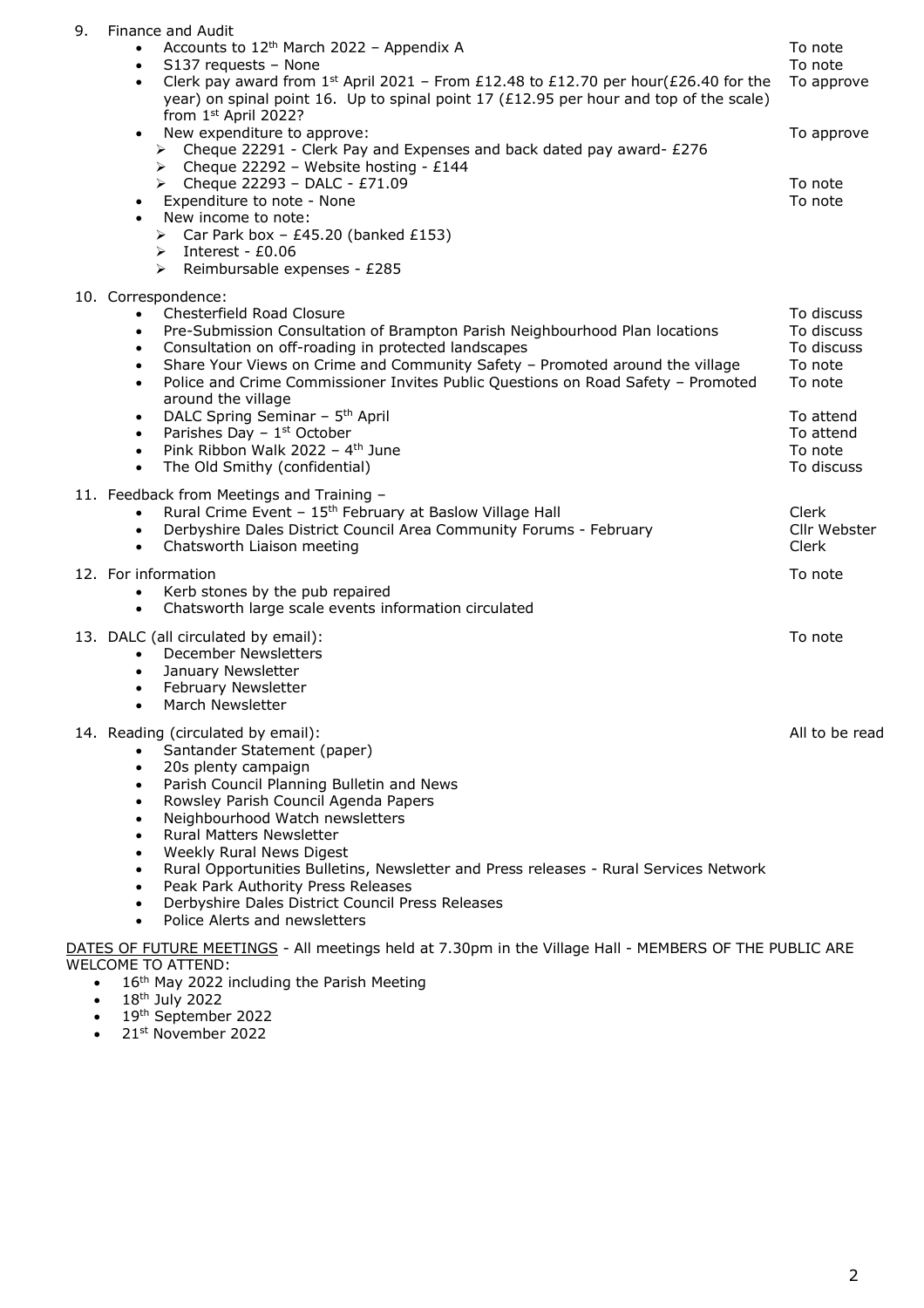# **BEELEY PARISH COUNCIL**

Clerk: Sarah Porter Phone: 01629 732365 Email: beeleyparishcouncil@gmail.com Web:<www.beeleyparishcouncil.org.uk>

## **MINUTES**

#### **For the meeting on Tuesday 25th January 2022 at the Cavendish Village Hall, Beeley**

|          | <b>Councillors</b> Robert Webster | Pete Rowbotham  | <b>Apologies:</b> PCSO Anthony Boswell (Police) |
|----------|-----------------------------------|-----------------|-------------------------------------------------|
| present: | Chris Hornsby                     | Siobhan Spencer |                                                 |
| Others:  | Cllr Susan Hobson (DCC&DDDC)      | Sarah Porter    |                                                 |
|          | Cllr Kath Potter (Peak Park)      |                 |                                                 |

PART 1 – NON CONFIDENTIAL ITEMS

- 1. Apologies for absence were received from PCSO Anthony Boswell.
- 2. There were no Declaration of Members Interest
- 3. Public speaking:
	- Cllr Kath Potter:
		- o Several members received a Christmas card where a Councillor had written "The Park is broken 16 officers have left the planning now the CEO is jumping the ship….. Good luck with appointing a new one". Cllr Potter is very concerned about the future.
		- $\circ$  There is a view that barns should be converted to housing. The PDNPA seem to not want to support this. This leads to barns going into disrepair and falling down.
		- o Beeley Parish has a number of derelict barns.
	- Cllr Susan Hobson
		- o Apologies for the green bin situation and the other missed bins. Please keep reporting the day after the missed bin.
		- o Landslip at Beeley is a concern and Cllr Hobson is liaising with the Clerk and DCC.
		- $\circ$  Council Tax for DDDC and DCC is being discussed. Both authorities are going to try and not go for the maximum allowed amount.
- 4. No items from Part 1 of the Agenda should be taken with the public excluded.
- 5. The Minutes of the Meeting held on  $15<sup>th</sup>$  November 2021 were approved.
- 6. Matters Arising (non-decision making)
	- Councillor vacancy Advertised but no applications
	- Planning applications were discussed under Item 7
	- Playing Field, Church car park and bus stop were discussed under Item 8
	- Finance was discussed under Item 9
	- Correspondence all actioned as agreed
- 7. Planning Applications
	- New None
	- Existing None
- 8. Playing Field, Church car park and bus stop
	- Playing field Inspections Tarmac area being repaired in January<br>
	Phone box An electric feed has been installed by the nub for the
	- Phone box An electric feed has been installed by the pub for the defib cabinet, ready for when the phone box arrives.
	- $\triangleright$  Bus stop
- 9. Finance and Audit
	- Accounts to 3<sup>rd</sup> January 2022 was noted
	- Precept 2022-2023 £4,241 was approved
	- Ground maintenance quote £1370 or £1305. It was agreed to stay with the existing contractor at £1370.
	- S137 requests None
	- New expenditure approved:
		- Cheque 22290 Clerk Pay and Expenses £257.52
	- Expenditure noted:
		- Cheque 22288 Haddon Landscape £110
		- Cheque 22289 Haddon Landscapes £290 REISSUE OF 22286
	- New income noted:
		- Car Park box £152.80 since last meeting (banked £30 and £153) as £45.20 in January.
		- Interest £0.06
		- Chatsworth grant £750

*Report /* 

Clerk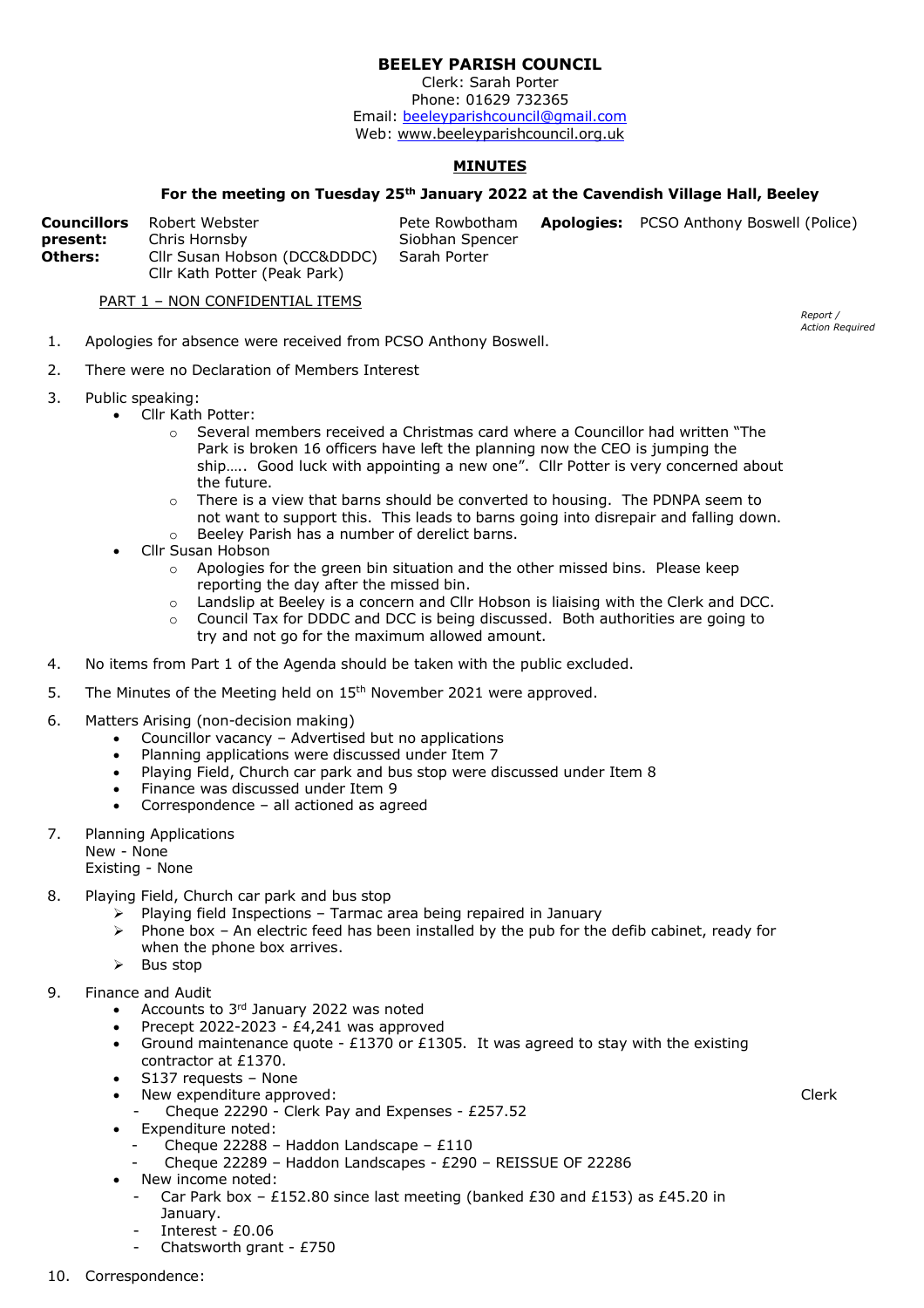- The Queen's Platinum Jubilee 2nd June 2022 There was a discussion about holding an event over the weekend on a different day to the beacon at Chatsworth. Cllr Spencer will liaise with Beeley WI and Beeley Heritage Group about this. Cllr Spencer
- Chesterfield Road Closure The Clerk has been working with DCC and Cllr Hobson on this. She supplied DCC with the photos of the slippages. DCC has now closed the road completely, but it is thought bikes are still getting through. There is concern that the road won't reopen and this will be an issue when Chatsworth events begin again.
- Police & Crime Commissioner Budget Consultation 2022/23 Deadline was 16<sup>th</sup> January
- Wildflower locations Brookside and by the Church
- Rural Crime Event 15th February at Baslow Village Hall Cllr Spencer will attend
- Derbyshire Dales District Council Area Community Forums February 2022 Cllr Webster will attend. Cllr Webster

Cllr Spencer

- The Old Smithy It was agreed to write to the Estate expressing concern about what will happen longer term. The village needs a shop and café. Clerk
- Pre-Submission Consultation of Brampton Parish Neighbourhood Plan has been sent through today. This will be discussed at the next meeting. Clerk
- 11. Feedback from Meetings and Training None
- 12. For information
	- Kerb stones by the pub reported and repaired
	- Chatsworth asked not to allow parking on the Brookside during repair works to the property
- 13. DALC (all circulated by email):
	- December Newsletters
	- December<br>January Newsletter
- 14. Reading (circulated by email):
	- Santander Statement (paper)
		- 20s plenty campaign
	- Parish Council Planning Bulletin and News
	- Rowsley Parish Council Agenda Papers
	- Neighbourhood Watch newsletters
	- Rural Matters Newsletter
	- Weekly Rural News Digest
	- Rural Opportunities Bulletins, Newsletter and Press releases Rural Services Network
	- Peak Park Authority Press Releases
	- Derbyshire Dales District Council Press Releases
	- Police Alerts and newsletters

DATES OF FUTURE MEETINGS - All meetings held at 7.30pm in the Village Hall - MEMBERS OF THE PUBLIC ARE WELCOME TO ATTEND

- $\bullet$  21st March 2022
- 16th May 2022
- 18th July 2022
- 19<sup>th</sup> September 2022
- 21st November 2022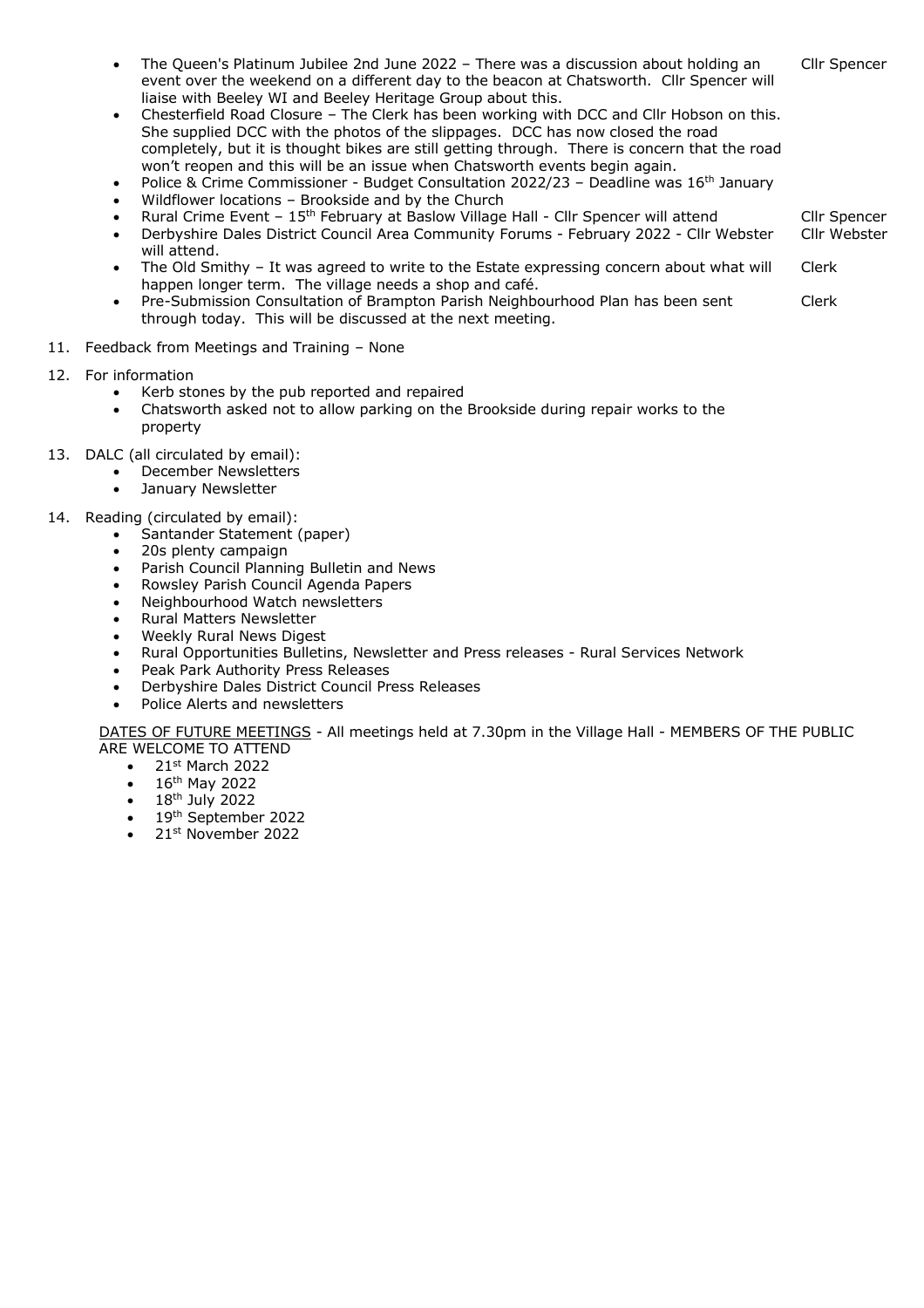#### **Beeley Parish Council Bank Rec. As at 12th March 2022**

|            |                                       | Santander   | Santander | Car Park  | Summary     |      |
|------------|---------------------------------------|-------------|-----------|-----------|-------------|------|
|            |                                       | Current     | Reserve   | Cash      |             |      |
|            |                                       | £           | £         |           | £           |      |
| Cash Book: | Bal b/fwd current A/C 1st April 2021  | 2,813.98    | 3,916.63  | 170.44    | 6,901.05    |      |
|            | plus : receipts                       | 5,840.57    | 0.33      | 679.13    | 6,520.03    |      |
|            | less : payments                       | $-3,695.72$ | 0.00      | $-849.57$ | $-4,545.29$ |      |
|            | unpresented items                     | 0.00        | 0.00      |           | 0.00        |      |
|            | transfered from reserve a/c           | 0.00        | 0.00      |           | 0.00        |      |
|            |                                       | 4,958.83    | 3,916.96  | 0.00      | 8,875.79    | 0.00 |
|            | Unpresented chqs                      | 0.00        | 0.00      |           | 0.00        |      |
|            | Unpresented receipts                  | 0.00        | 0.00      |           | 0.00        |      |
|            | Balance                               | 4,958.83    | 3,916.96  | 0.00      | 8,875.79    |      |
| Bank:      | Current A/C -12/03/22                 | 4,958.83    |           |           | 4,958.83    |      |
|            | Deposit A/C - 12/03/22                |             | 3,916.96  |           | 3,916.96    |      |
|            | Car Park cash                         |             |           |           | 0.00        |      |
|            |                                       | 4,958.83    | 3,916.96  | 0.00      | 8,875.79    |      |
|            | difference                            | 0.00        | 0.00      |           | 0.00        |      |
|            | Signed by Responsible Finance Officer |             |           | Date      |             |      |
|            | <b>Signed by Chairman</b>             |             |           | Date      |             |      |

| <b>RESERVES</b>                                                           |          |          |          |      |
|---------------------------------------------------------------------------|----------|----------|----------|------|
|                                                                           | Current  | Reserve  | Total    |      |
|                                                                           | £        | £        |          |      |
| Current Bank Balance as per cashbook and bank statements Start of<br>Year | 4,958.83 | 3,916.96 | 8,875.79 |      |
|                                                                           |          |          |          |      |
|                                                                           |          |          |          |      |
|                                                                           | 0.00     | 0.00     | 0.00     | 0.00 |
|                                                                           |          |          | 8,875.79 |      |